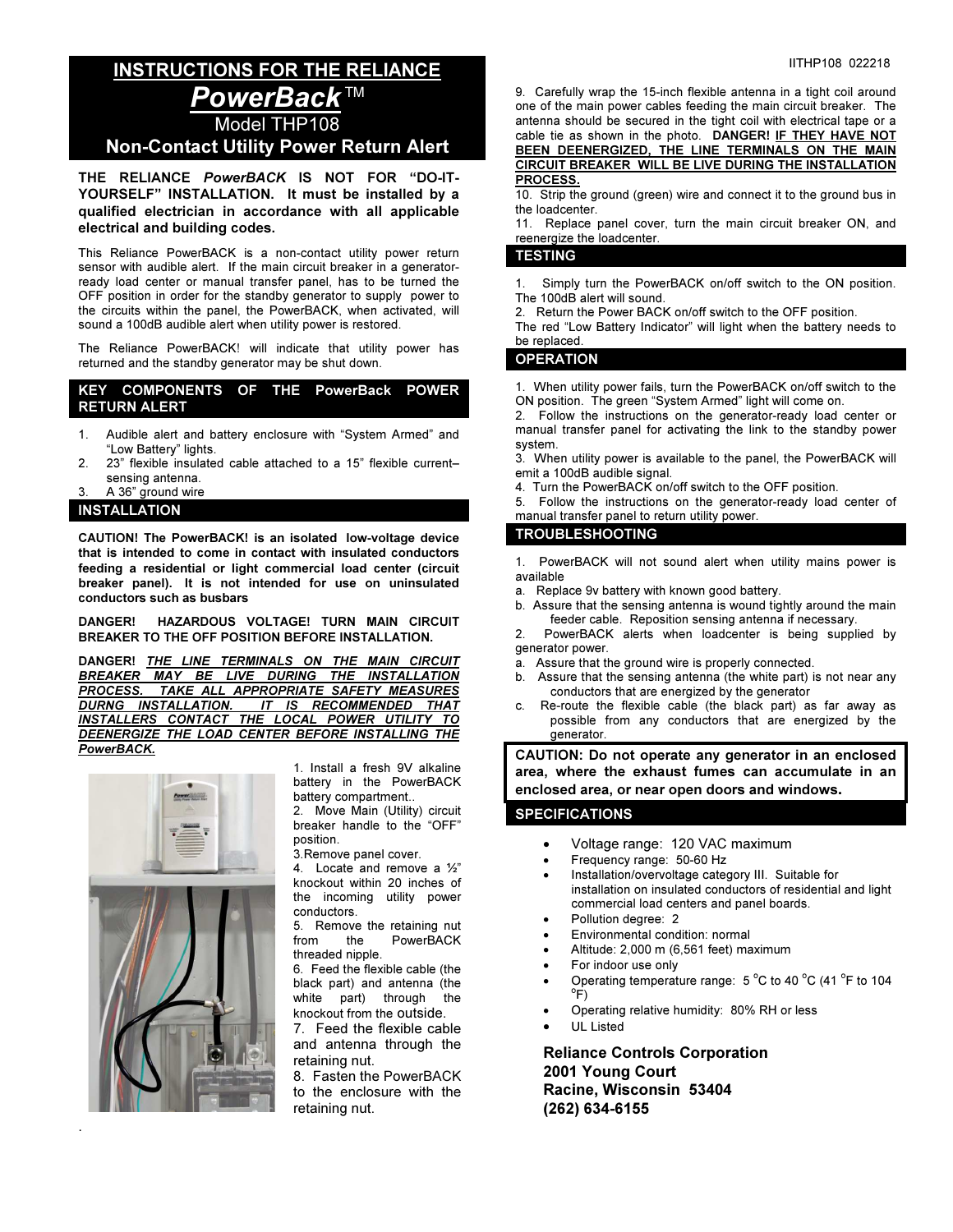## INSTRUCTIONS pour le POWERBACK<sup>MC</sup> DE RELIANCE CONTROLS Modèle THP108 Alerte de rétablissement de courant sans contact

Le PowerBACK de RELIANCE CONTROLS N'A PAS ÉTÉ CONCU POUR ÊTRE INSTALLÉ PAR UN BRICOLEUR AMATEUR. Il doit être installé par un électricien professionnel familier avec tous les codes de l'électricité et du bâtiment applicables.

Le PowerBACK est un détecteur de rétablissement de courant sans contact avec alerte sonore. Si le disjoncteur principal d'un centre de distribution ou d'un panneau de transfert manuel compatible avec une génératrice doit être mis en position ARRÊT pour que la génératrice de secours alimente les circuits, le PowerBACK, si activé, fera retentir une alarme de 100 dB aussitôt que l'alimentation sera rétablie.

Le PowerBACK vous avertit que le courant est rétabli et que la génératrice de secours peut être éteinte.

#### PRINCIPAUX ÉLÉMENTS DE L'ALERTE DE RÉTABLISSEMENT DE COURANT POWERBACK

1. Alerte sonore et boîtier de batterie avec témoins « Système armé » et « Batterie faible ».

2. Câble isolé et flexible de 23" relié à une antenne flexible de 15" avec détecteur de courant.

3. Fil de mise à la terre de 36"

## INSTALLATION

AVERTISSEMENT ! Le PowerBACK est un appareil isolé basse tension qui est appelé à entrer en contact avec les conducteurs isolés qui alimentent un centre de distribution résidentiel ou commercial (tableau à disjoncteurs). Il ne doit pas être utilisé sur des conducteurs non isolés tels que les barres de bus.

DANGER ! TENSION DANGEREUSE ! METTRE LE DISJONCTEUR PRINCIPAL EN POSITION ARRÊT AVANT L'INSTALLATION.

DANGER ! LES BORNES DU DISJONCTEUR PRINCIPAL PEUVENT ÊTRE SOUS TENSION PENDANT L'INSTALLATION. PRENDRE LES MESURES DE SÉCURITÉ QUI S'IMPOSENT PENDANT L'INSTALLATION. NOUS RECOMMANDONS AUX INSTALLATEUR DE COMMUNIQUER AVEC LES SERVICES PUBLICS POUR METTRE LE CENTRE DE DISTRIBUTION HORS TENSION AVANT D'INSTALLER LE PowerBACK.

1. Installer une batterie alkaline de 9 V neuve dans le compartiment à batterie du PowerBACK

2. Mettre le disjoncteur principal (des services publics) en position ARRÊT.

3. Retirer le couvercle du panneau.

4. Retirer une entrée enfonçable de ½" située à moins de 20 pouces des conducteurs entrants des services publics.

5. Retirer l'écrou de blocage du raccord fileté du PowerBACK.

6. Faire passer le câble flexible (partie noire) et l'antenne (partie blanche) à travers le trou enfoncé à partir de l'extérieur.

7. Faire passer le câble flexible et l'antenne à travers l'écrou de blocage

8. Fixer le PowerBACK au boîtier avec l'écrou de serrage.

9. Enrouler l'antenne flexible autour d'un des câbles d'alimentation principaux qui alimente le tableau de disjoncteurs principal de façon serrée. La spirale formée par l'antenne doit être maintenue en place avec du ruban électrique ou une attache à câble tel que démontré dans la photo. DANGER ! SI LES BORNES DU TABLEAU DE DISJONCTEURS PRINCIPAL N'ONT PAS ÉTÉ ÉTEINTES, ELLES SERONT SOUS TENSION AU MOMENT DE L'INSTALLATION.

10. Dénuder l'extrémité du fil de mise à la terre (vert) et connecter au collecteur de terre du centre de distribution.

11. Replacer le couvercle du panneau, mettre le disjoncteur principal en position MARCHE et remettre le centre de distribution sous tension

### **TEST**

1. Il suffit de mettre l'interrupteur MARCHE/ARRÊT du PowerBACK en position MARCHE. L'alerte de 100 dB devrait retentir.

2. Remettre l'interrupteur du PowerBACK en position ARRÊT. Le témoin rouge « Batterie faible » s'allume lorsque la pile doit être remplacée.

### FONCTIONNEMENT

1. En cas de panne de courant, mettre l'interrupteur

MARCHE/ARRÊT du PowerBACK en position MARCHE. Le témoin vert « Système armé » s'allume.

2. Suivre les instructions sur le centre de distribution ou sur le panneau de transfert manuel compatible avec génératrice pour activer le lien vers le système d'alimentation de secours.

3. Lorsque le courant est rétabli, le PowerBACK émet un signal sonore de 100 dB.

4. Mettre l'interrupteur MARCHE/ARRÊT du PowerBACK en position ARRÊT.

5. Suivre les instructions sur le centre de distribution ou le panneau de transfert manuel compatible avec génératrice pour retourner aux services publics.

## DÉPANNAGE

1. L'alerte du PowerBACK ne retentit pas lorsque les services publics sont disponibles.

a. Remplacer la batterie 9 V par batterie neuve.

b. S'assurer que l'antenne est enroulée étroitement autour du câble

d'alimentation principal. Repositionner l'antenne si nécessaire. 2. PowerBACK vous avertit lorsque le centre de distribution est alimenté par la génératrice.

a. S'assurer que que le fil de mise à la terre est connecté correctement.

b. S'assurer que l'antenne de détection (la partie blanche) n'est pas située à proximité des conducteurs qui sont alimentés par la génératrice.

c. Faire passer le câble flexible (la partie noire) aussi loin que possible des conducteurs qui sont alimentés par la génératrice.

ATTENTION : Ne pas utiliser la génératrice dans un espace clos où les gaz d'échappement peuvent s'accumuler, ni à proximité de fenêtres ou de portes ouvertes.

# CARACTÉRISTIQUES TECHNIQUES

• Plage de tension : max. 120 VCA

• Plage de fréquence : 50-60 Hz

• Installation/surtension de catégorie III. Approprié pour l'installation sur les conducteurs isolés des centres de distribution résidentiels et commerciaux légers

- Degré de pollution : 2
- Conditions environnementales : normales
- Altitude : maximum de 2 000 m (6 561 pieds)
- Utilisation intérieure seulement
- Plage de température de fonctionnement : 5 °C et 40 °C (41 °F à  $104^{\circ}$ F)
- Humidité relative de fonctionnement : 80 % HR ou moins
- Homologué CUL

Reliance Controls Corporation 2001 Young Court Racine, Wisconsin 53404 (262) 634-6155